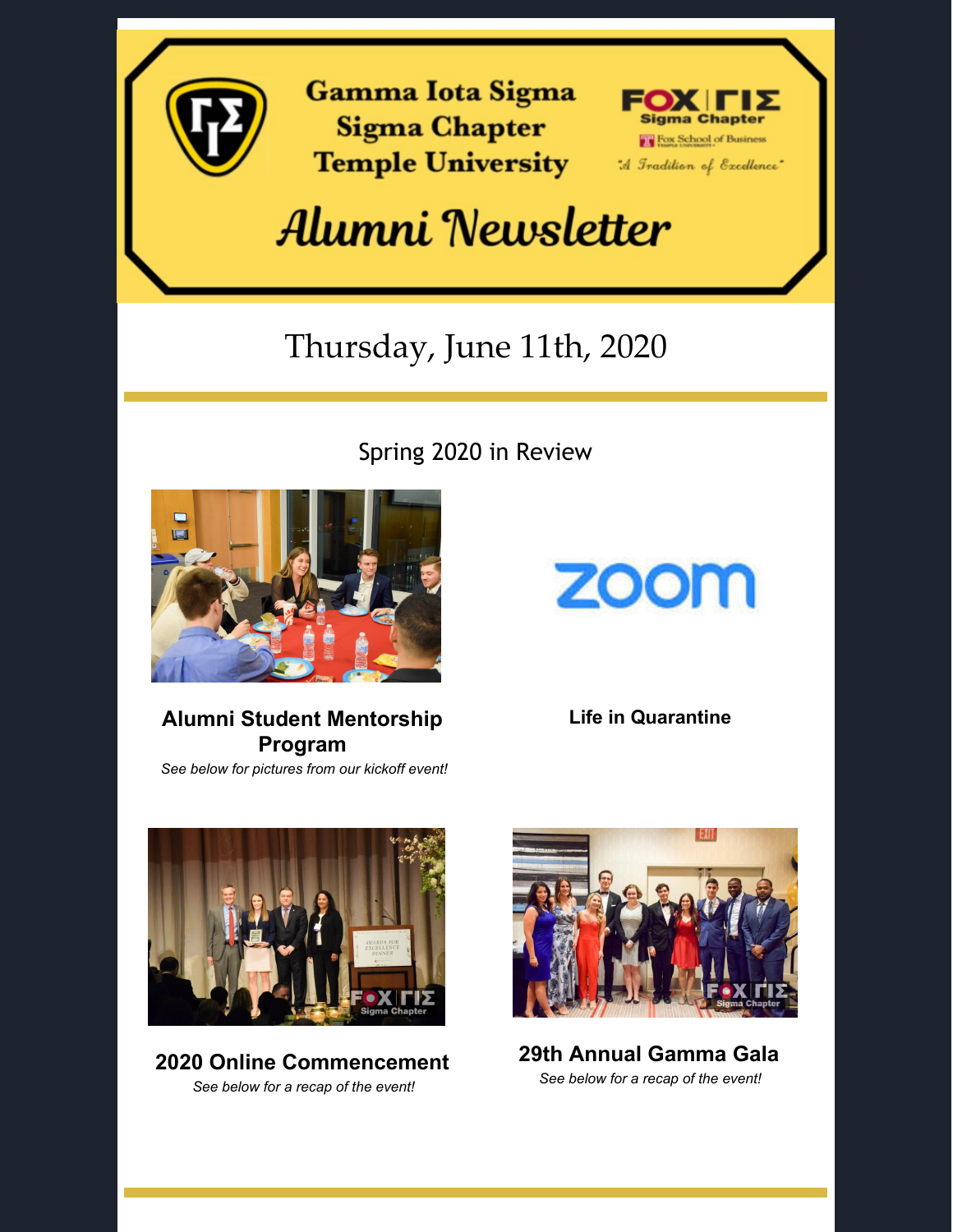#### **29th ANNUAL GAMMA GALA: ZOOM EDITION**

On Friday, April 24th, 2020, Gamma Iota Sigma, Sigma Chapter, hosted the 29th annual Gamma Gala and the 1st virtual Gamma Gala. The 1st virtual Gamma Gala was held over Zoom with 183 students and faculty in attendance. The event was a celebration of the previous year of work at Temple and included recognition of new members, members with academic distinction, Sigma Chapter member(s) of the year, outstanding committee member of the year, outstanding professor of the year, and graduating seniors. The keynote speaker for the night was Dr. Ronald Anderson, Dean of the Fox School of Business. Dr. Anderson spoke about how COVID-19 has transformed the working environment in business in light of quarantine.

#### **H. WAYNE SNIDER DISTINGUISHED GUEST LECTURER SERIES, CAREER DEVELOPMENT COMMITTEE MEETING, AND WORKSHOP SPEAKERS**



The Sigma Chapter would like to thank all the alumni speakers who gave their time to speak with Temple students during the 2019-2020 academic year. These speakers included: Jen McDonald (Merchant Insurance Solutions, Class of 2003), Ivan Karavitchev (Travelers, Class of 2017), Denise Hunter, (Zurich), Brian O'Malley (Willis Towers Watson, Class of 2001), Allison Russell, (Lincoln Financial Group, Class of 2014), Chris Mangeri, (Mercer, Class of 2017), Noel Sarachilli, (Zurich, Class of 2015), Melany Tower, (Aon), Carolyn Ellis (Willis Towers Watson, Class of 2016), Timothy Ellis (Aon, Class of 2017), Gabrielle Parkes (AIG, Class of 2015), Rajan Gandhi (Cigna, Class of 2019), Matt Hennessey (Cigna, Class of 2010), Allison Chismar (AIG, Class of 2018), Rachel Kudler (LTCG, Class of 2017), Matt Morton (LTCG), Brian Fritz (Allied World, Class of 2019), Jenny Wang (The Graham Company, Class of 2018), Colin Anderson (Liberty Mutual, Class of 2016), Carmela Robinson (PLM, Class of 2018), Angel Song (Sompo International, Class of 2019), Michael Christian (Risk Strategies Company), Brandon Billingsley (Brown & Brown, Class of 2014), Jonathan Kalman (Eos Venture Partners), Amos Odeleye-Ajakaye (TD Bank), Arielle Moody (AIG, Class of 2009), Martin Snow (Atidot), Anne Marie Towle (Hylant), Mary Jo Kannon (Everest Insurance), and Edward J. O'Malley RHU, CLU (Gallagher).

Our last three H. Wayne Snider speakers spoke in an online format due to the COVID-19 pandemic. Even in this time of major uncertainty, our speakers and members found ways to adapt. We continued connecting, learning, and networking. We'd like to extend a special thank you to those speakers who worked with us as we moved to an online format.

#### **ALUMNI STUDENT MENTORSHIP PROGRAM SPRING 2020**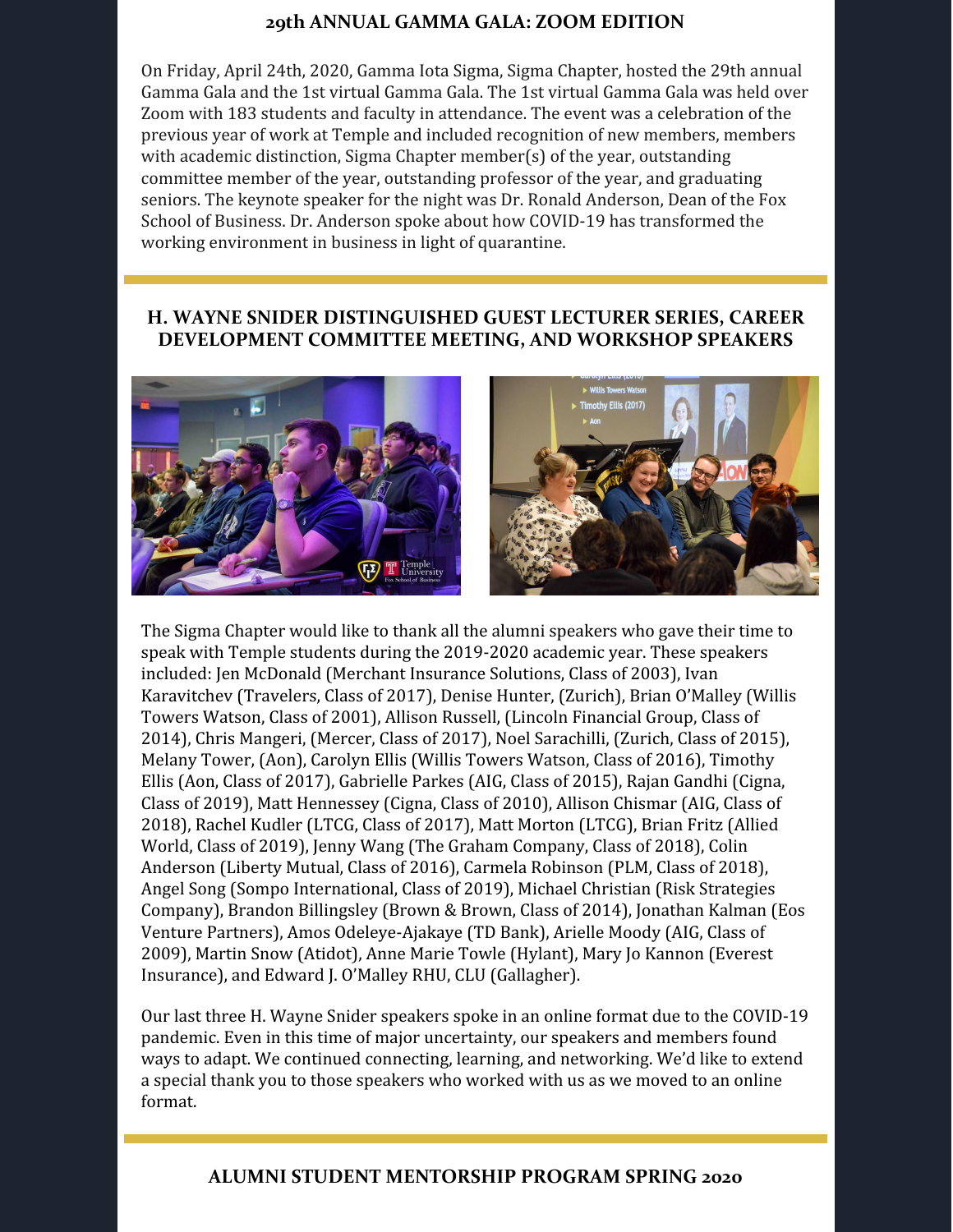

On Wednesday, February 12th, 2020, the Sigma Chapter hosted the kickoff event for the Spring 2020 Alumni Student Mentorship Program in the Fox School's MBA Commons. The event brought together alumni and students who were excited to meet their pairings! In total, the program saw 85 pairs across Risk Management & Insurance and Actuarial Science.

Throughout the semester, the pairings met to

discuss various topics within their industries, allowing participants an invaluable networking opportunity as well as the opportunity to gain greater knowledge about their industry.

Midway through the semester, Sigma Chapter and the world experienced an unprecedented public health challenge as result of the coronavirus pandemic. In response to the pandemic, Sigma chapter redesigned the Alumni Student Mentorship Program to incorporate virtual meetings and communication between alumni and students to continue to provide alumni and students with the significant opportunities this program offers.

#### **Click here to see [photos](http://www.sigmachapter.org/asmp-kickoff---021320.html) from the kickoff event!**

#### **2020 COMMENCEMENT**

On Thursday, May 7th, 2020, the Department of Risk Management, Healthcare, and Insurance was honored to celebrate the graduation of 195 actuarial science and risk management and insurance students. The Senior Celebration was held via Zoom. Families were given links to faculty meet and greets along with speeches from Dean Dr. Ronald Anderson, Dr. R.B Drennan, Dr. Krupa Viswanathan, Noelle Codispoti, and Varun Sivakumar. The Sigma Chapter is proud of our recent graduates and excited to see the great things they will achieve in the future!

#### **CHARITY OF CHOICE: THE RYAN TREFZ MEMORIAL SCHOLARSHIP FUND**

Throughout the 2019-2020 academic year, the Sigma Chapter has raised money for the Ryan Trefz Memorial Scholarship Fund. Ryan was a junior risk management and insurance major and co-captain of the Temple Hockey Team who tragically passed away last summer. The money that the Sigma Chapter has raised thus far will be used to establish a scholarship fund in his honor.



As of the end of the Spring 2020 semester, the Sigma Chapter raised \$13,434 towards our goal of \$25,000. We are continuing to raise money throughout this year.